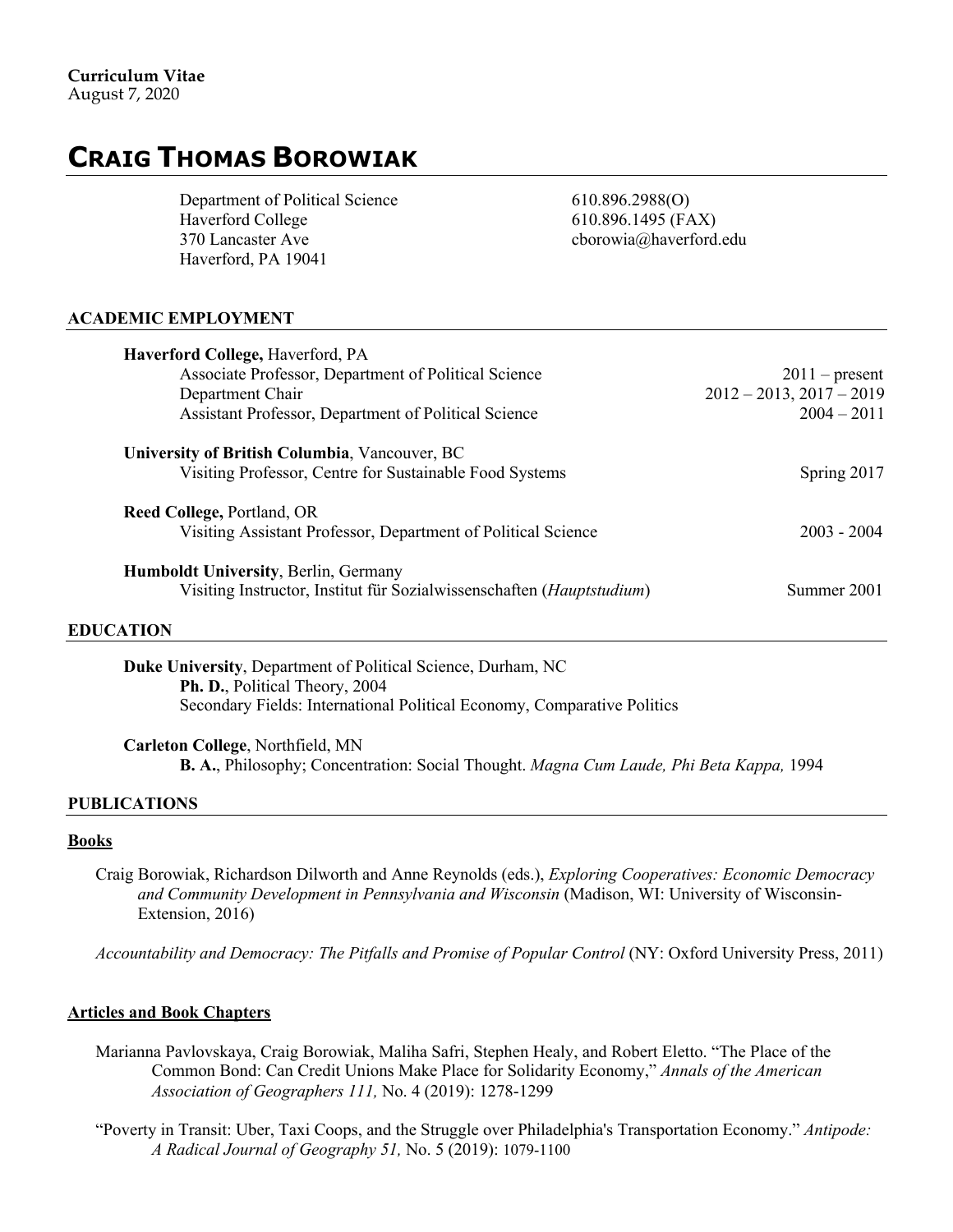- Craig Borowiak and Minsun Ji. "Taxi Co-ops versus Uber: Struggles for Workplace Democracy in the Sharing Economy." *Journal of Labor and Society 22,* No.1 (2019): 165-185
- Stephen Healy, Craig Borowiak, Marianna Pavlovskaya, Maliha Safri. "Commoning and the Politics of Solidarity: Transformational Responses to Poverty." *Geoforum* (2018). https://doi.org/10.1016/j.geoforum.2018.03.015
- Craig Borowiak, Maliha Safri, Stephen Healy, Marianna Pavlovskaya. "Navigating the Fault Lines: Race and Class in Philadelphia's Solidarity Economy," *Antipode: A Radical Journal of Geography* 50, No. 3 (2018): 577-603
- Maliha Safri, Stephen Healy, Craig Borowiak and Marianna Pavlovskaya. "Putting Solidarity Economy on the Map," *Journal of Design Strategies 9*, No.1 (2017): 71-83
- Craig Borowiak, Vicky Funari, jesikah maria ross and Helen White. "Troubled Waters: Tracing Globalization and Waste in the Delaware River," *PS: Political Science & Politics 50*, No. 1 (January 2017)
- "Interpreting the Social Demographics of Cooperatives: A GIS Mapping Project in Philadelphia and Madison," in *Exploring Cooperatives: Economic Democracy and Community Development in Pennsylvania and Wisconsin*, edited by Craig Borowiak, Richardson Dilworth and Anne Reynolds (Madison, WI: University of Wisconsin-Extension, 2016)
- "Mapping Social and Solidarity Economy: the Local and Translocal Evolution of a Concept," in *Social Economy in China and the World*, edited by Ngai Pun, Ben Hok-bun Ku, Hairong Yan and Anita Koo, 17-40 (NY: Routledge 2015)
- "Political Theory in the Liberal Arts: How It's Different and Why It's Not all the Same," *Polity 46,* No. 1 (2014): 107-114
- "Disorienting Cosmopolitanism: Democratic Accountability and the Politics of Disruption." *Constellations: An International Journal of Critical and Democratic Theory 20,* No. 3 (2013): 372-287
- "Scaling up Utopias. E.O. Wright and the Search for Economic Alternatives," *New Political Science 34*, No. 3 (2012): 359-365
- "The World Tribunal on Iraq: Citizens' Tribunals and the Struggle for Accountability" *New Political Science* Vol. 30, No. 2 (June 2008): 161-186
- "Accountability Debates: The Federalists, the Anti-Federalists, and Democratic Deficits," *Journal of Politics* Vol. 69, No.4 (November 2007): 998-1014
- "Farmers' Rights: Intellectual Property and the Struggle Over Seeds," *Politics & Society* Vol. 32, No. 4 (December 2004): 511-543
- Roy, Tania and Craig Borowiak. "Against Ecofeminism: the Splintered Subject of Agrarian Nationalism in Post-Independent India," *Alternatives: Global Local Political* Vol. 28, No. 1, 2003: 57-90

# **Reviews and Other Publications**

"Colonial Power and the Rule of Law's Tangled History: McBride's *Mr. Mothercountry*." Review of *Mr. Mothercountry: The Man Who Made the Rule of Law*, by Keally McBride. *Theory & Event* Vol. 21*,* No. 1 (2018): 318-323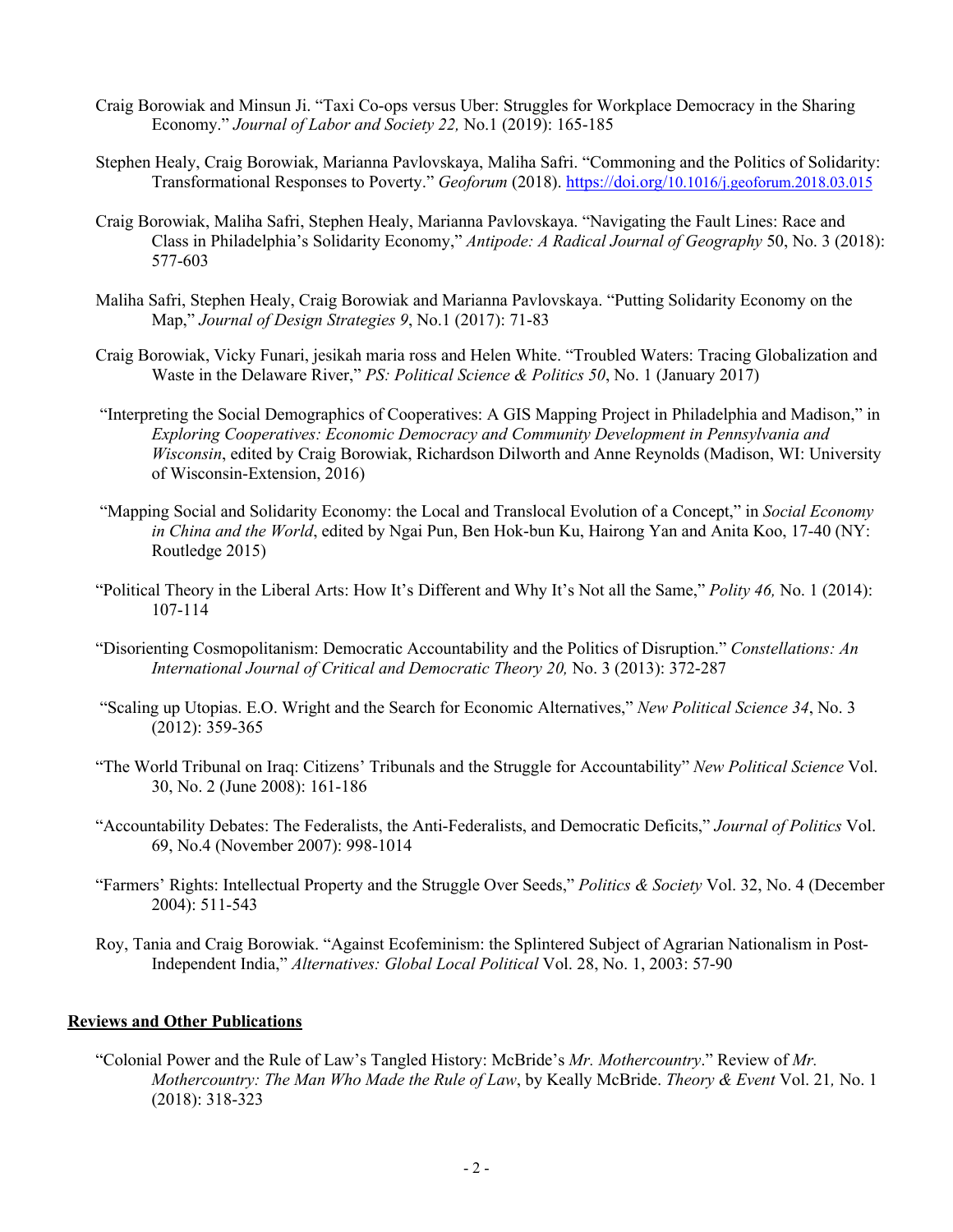Review of *Captives of Sovereignty*, by Jonathan Havercroft, *Contemporary Political Theory* Vol. 14 (2015): 16–18

- Craig Borowiak and Cameron Sells, "The World Tribunal on Iraq," in *The Encyclopedia of Transitional Justice*, ed. by Lavinia Starn and Nadya Nedelsky (NY: Cambridge University Press, 2013)
- Review of *Envisioning Real Utopias*, by Erik Olin Wright, *Review of Radical Political Economics* Vol. 45, No. 2 (June 2013): 229-232
- Review of *Globalization and Popular Sovereignty*, by Adam Lupel. *Perspectives on Politics* Vol. 9, No. 3 (September 2011): 706-708

"Review Essay: Theorizing Europe and its Divisions," *Political Theory* Vol. 36, No. 1 (February 2008): 152-160

# **Works in Progress and Under Review:**

- Craig Borowiak, "Algorithm Ethics: Interrogating Incentives in the Age of Uber" (Submitted for Peer Review, *Review of Political Science*)
- Book Manuscript: Craig Borowiak, Maliha Safri, Marianna Pavlovskaya, Stephen Healy, *Putting Solidarity Economy on the Map: Fault Lines, Borders Zones, and Bulwarks* (In Progress)

Craig Borowiak, "Precarious Harvests: Community Gardens and the Struggle for Land Security" (drafted)

Craig Borowiak and Peleg Kremer, "Mapping Community Gardens" (In Progress)

- Haitong Xu (Haverford class of 2016) and Craig Borowiak. "Coordinating Time: The Role of Coordinators in Time Bank Management" (In Progress)
- Book Manuscript: Craig Borowiak, *The Edges of Utopia: State, Markets & Solidarity Economies in Philadelphia*  (In early development)

# **DATASETS AND PLATFORMS**

# *U.S. Solidarity Economy Database*

Co-created and maintain searchable database of over 20,000 solidarity economy initiatives in the U.S.

*Solidarity Economy Mapping Platform, www.solidarityeconomy.us* Co-developed and host interactive on-line mapping platform for the U.S. solidarity economy

*Solidarity Economy Resource Webpage, http://cborowiak.haverford.edu/solidarityeconomy/* Developed and maintain resource webpage for scholars and practitioners researching the solidarity economy

# *Philadelphia Community Garden Dataset*

Co-created comprehensive dataset of over 450 community gardens in Philadelphia as founding member of Philadelphia Community Garden Data Collaborative

# **INVITED TALKS and PAPERS**

"Taxi Co-ops vs. Uber: Struggles for Workplace Democracy in the Transportation Economy," International Federation of Workers' Education Associations, 23rd General Conference, Cape Town, South Africa, December 2, 2019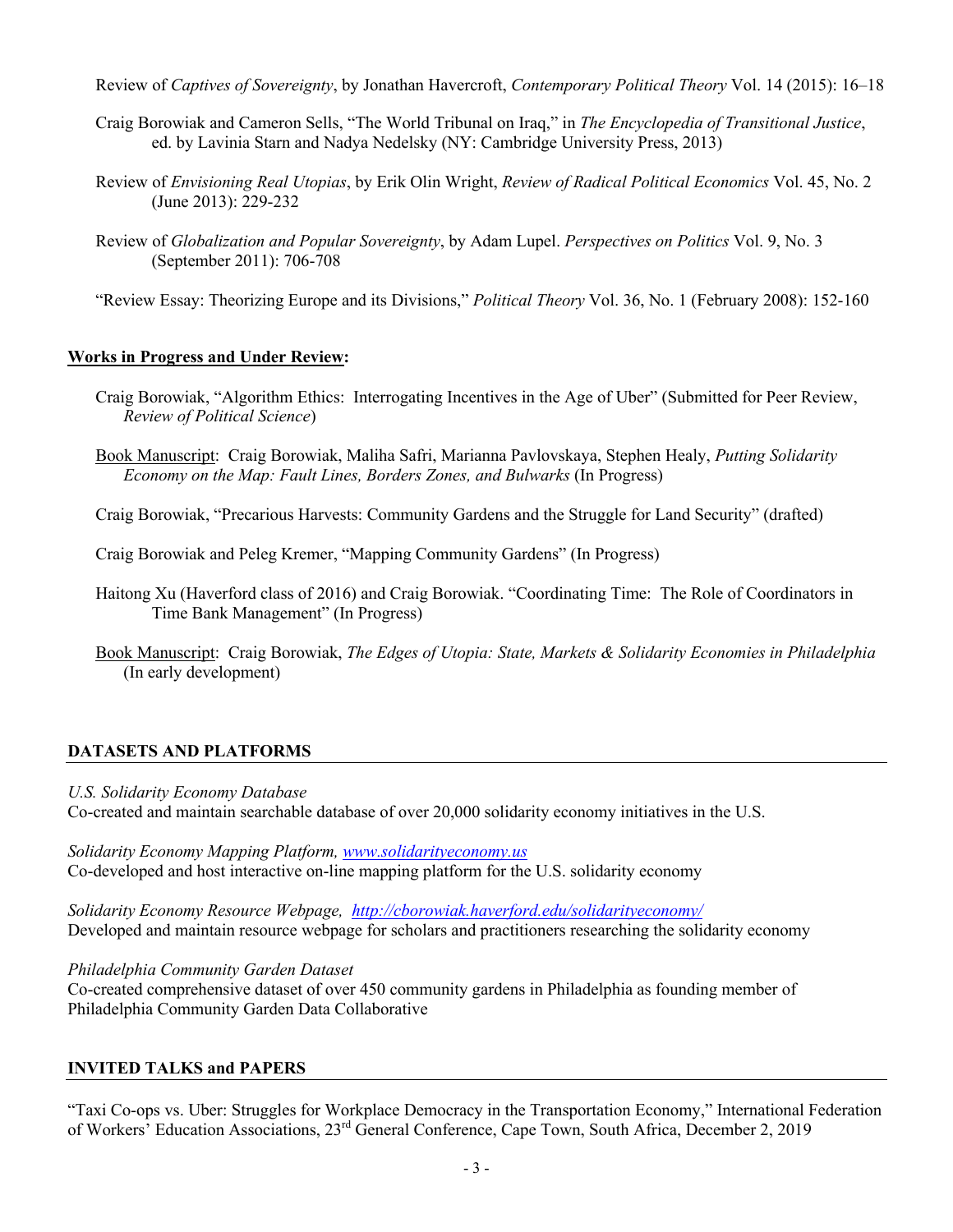"Algorithm Ethics: Ruth Grant and Incentives in the Age of Uber," Honoring Ruth Grant: A Conference, Duke University, Durham, NC, October 4, 2019

AALAC Workshop on "Pedagogies of Urgency," Mount Holyoke College, May 28-31, 2018

"Mapping the Fault Lines: Race and Class in Philadelphia's Solidarity Economy and Garden movements." *Urban Futures: Green, Sustainable, Just?*, Temple University, February 20, 2018

Urban Food Economies Workshop, Bolsena, Italy, May 30-June 4, 2017

"Postcapitalist Politics in a Divided City Mapping Community Gardens in Philadelphia." Dialogues on Sustainable Food, University of British Columbia, Faculty of Land and Food Systems, February 17, 2017

"Solidarity versus Sharing: Tales of Two Economies." Workshop on *Approaches to Public Goods: Solidarity and Social Justice*, Centre for Ethics, University of Toronto, May 14-15, 2016

"Accountability and Democracy," Muhlenberg College, March 26, 2015

"Cosmopolitan Justice, Sovereignty, and the Tyranny of Inclusion," Graduate Theory Workshop, University of Pennsylvania, December 10, 2014

"Solidarity Economy as Alternative Economies," Creative Alternatives to Capitalism Conference, Center for Place, Culture and Politics, The Graduate Center, City University of New York, May 23, 2014

"Answerable to No One: Sovereignty and the Tyranny of Inclusion," University of Delaware Colloquium on Global Governance and Society, March 14, 2014

"Mapping the Economic Impact of the Solidarity Economy in the Eastern United States," RIPESS – Fifth International Meeting of the Social Solidarity Economy, Manila, Philippines, October 15, 2013

"The Philadelphia Solidarity Economy Story," *ReRoute: Building Youth and Student Power for a New Economy*, New Economics Institute, New York University, July 20, 2013

"Mapping social and solidarity economy: the local and translocal evolution of a concept," *International Forum: Rethinking economy: Social/Solidarity economy in China and the World*, HK Polytechnic U.-Peking U., Peking University Campus, Beijing, China, April 27-28, 2013

"Community Alternatives and Looking Forward: Exploring the Solidarity Economy in Philadelphia," Endnote lecture at conference on "The Progress Paradox: Critical Perspectives on Development," Swarthmore College, April 16, 2012

"Shifting the Paradigm: Solidarity Economy and the future of (Post)Capitalism," Temple University Department of Political Science, March 26, 2012

"Political Theory and the Liberal Arts" at AALAC Workshop on "Political Science in the Liberal Arts," Amherst College, November 11-12, 2011

Invited talk on *Accountability and Democracy,* Whitman College, October 26, 2011

"Global Governance," Philadelphia World Affairs Council, Philadelphia, PA, March 7, 2011

"Solidarity Economies and (post)Capitalist politics: The Challenges of Research," University of Wisconsin miniconference on the Social Economy, December 10-11, 2010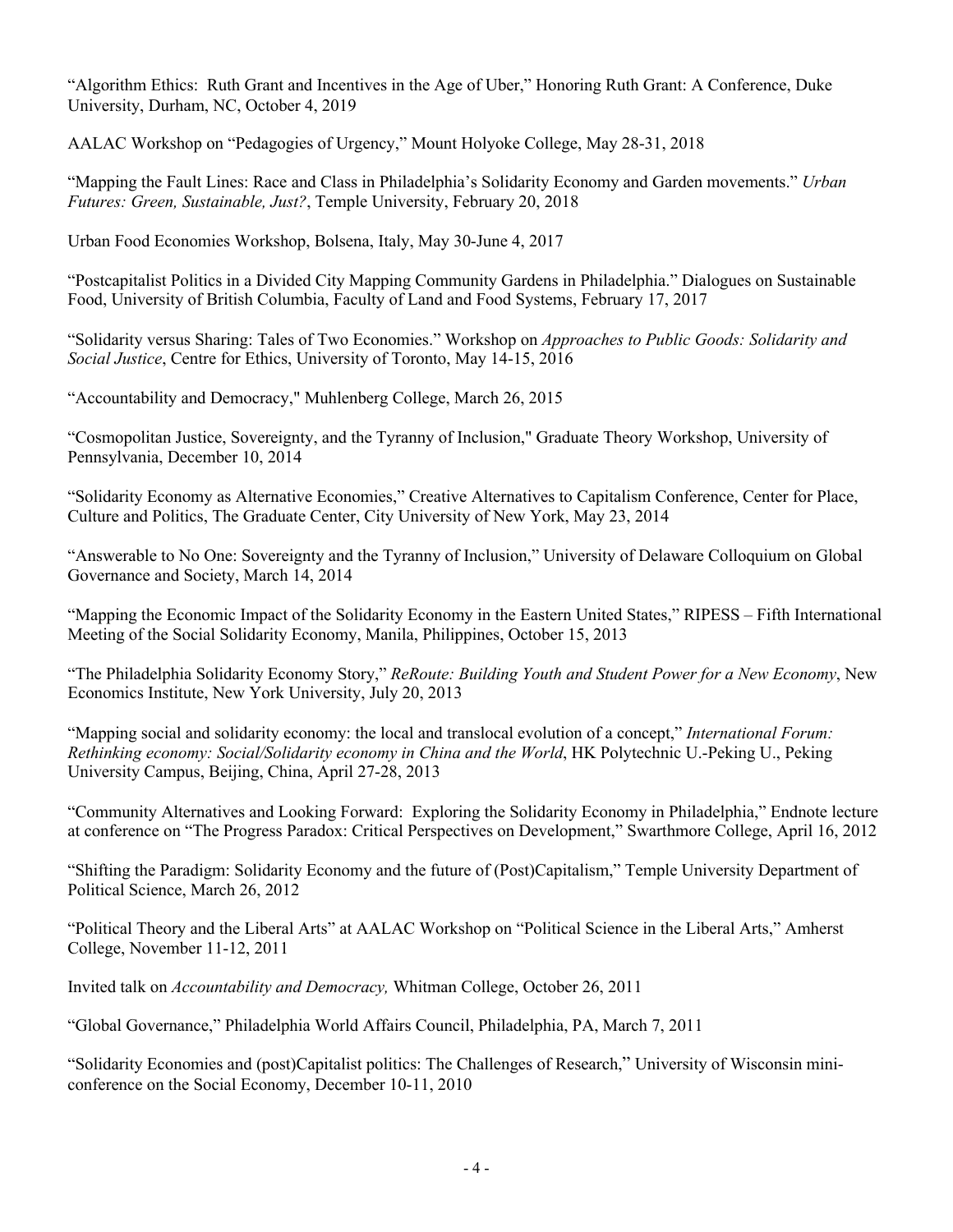# **CONFERENCE PRESENTATIONS**

"Solidarity Economies, Racial Capitalism, and the Politics of Place," Annual Meeting of the Association for Political Theory, UC-Irvine, Irvine, CA, October 24-26, 2019

"Precarious Harvests: Community Gardens and the Struggle for Land Security," Annual Meeting of the Western Political Science Association, San Francisco, March 29-31, 2018

"Poverty in Transit: Uber, Taxi Co-ops, and the Struggle over Philadelphia's Transportation Economy," Kelso Workshop on Employee Ownership, Rutgers University, January 14-16, 2018

"Taxi Co-ops vs. Uber: Struggles for Workplace Democracy in the Sharing Economy," Annual Meeting of the Western Political Science Association, April 13-16, 2017, Vancouver, BC

Author Meets Critics: Keally McBride's "Mr. Mothercountry," Annual Meeting of the Western Political Science Association, April 13-16, 2017, Vancouver, BC

"Philadelphia: Contrasting Solidarity and Sharing Economies in America's poorest big city," Annual Meeting of the American Association of Geographers, April 30-May 3, 2016, San Francisco, CA

(with Keally McBride) "Solidarity Economy v. Sharing Economy," Annual Meeting of the American Political Science Association, San Francisco, September 2-6, 2015

"Mapping race and class divides in Philadelphia's solidarity economy," Annual Meeting of the Association of American Geographers," Chicago, IL, April 21-25, 2015

Roundtable: "*Happiness, Democracy, and the Cooperative Movement: The Radical Utilitarianism of William Thompson*," Annual Meeting of the American Political Science Association, Washington, DC, August 28-31, 2014

"Mapping Diversity and Diverse Economies: A GIS case," Annual Meeting of the Western Political Science Association, Seattle, WA, April 16-19, 2014

"Mapping the Solidarity Economy and the Shared Economy: A GIS study of Philadelphia," Beyster Symposium, Rutgers University, January 12-14, 2014

"Constituting Cooperation: the case of the social and solidarity economy," Annual Meeting of the Western Political Science Association, Hollywood, CA, March 28-31, 2013

Roundtable: *Craig Borowiak's Accountability and Democracy: the Pitfalls and Promise of Popular Control,* Annual Meeting of the Western Political Science Association, Hollywood, CA, March 28-31, 2013

"Using Surveys and GIS to map the economic impact of Philadelphia cooperatives," Beyster Symposium, Rutgers University, January 13-15, 2013

Roundtable: "Alternative Economies and the Transmission of Voices in an Information Age: From Localization to Global Governance," International Studies Association Annual Meeting, San Diego, CA, March 31 – April 4, 2012

Roundtable: "The Solidarity Economy as a Conceptual Framework for Understanding and Transforming the Economy," International Confederation of Associations for Pluralism in Economics, University of Massachusetts, Amherst, November 11-13, 2011

"Scaling up Utopias. The Real Challenges of Envisioning a Post-Capitalist Era," Annual Meeting of the American Political Science Association, Seattle, WA, September 1-4, 2011

Roundtable: "Discourses of the Alternative Economy," Historical Materialism Conference, New York, May 6-8, 2011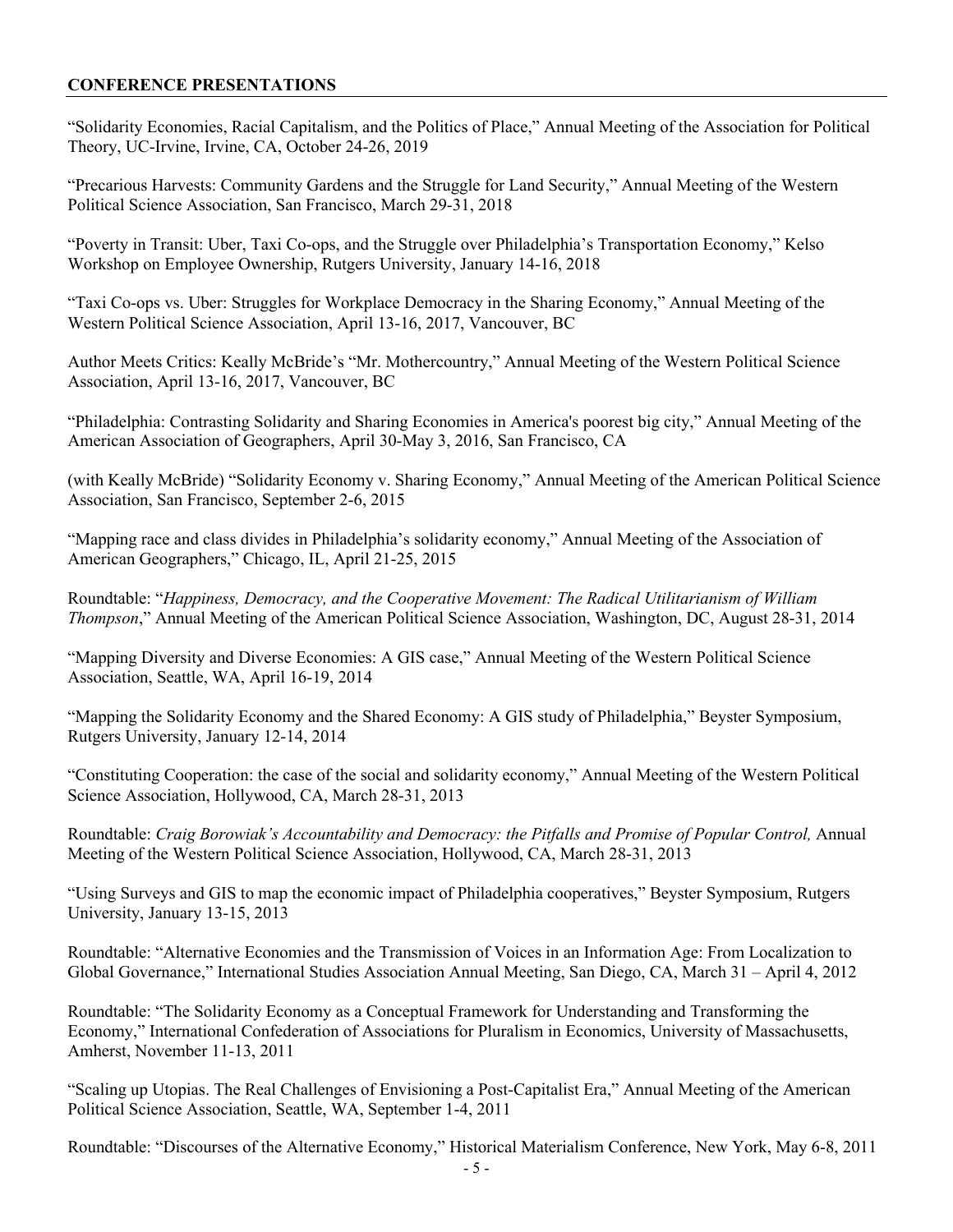"Conceptualizing Solidarity Economy: Mapping its Diversity," International Society for Third Sector Research, Istanbul, Turkey, July 7-10, 2010

"Answering to No One: Sovereignty and the Problem of Unaccountable Authority," International Studies Association Annual Meeting, New Orleans, LA, February 17-21, 2010

"Mapping Solidarity: The Rise of International Solidarity Economy Networks," International Studies Association Annual Meeting, New Orleans, LA, February 17-21, 2010

"Solidarity Economy: Utopian socialism for the  $21<sup>st</sup>$  century?" Rethinking Marxism Conference, University of Massachusetts at Amherst, November 5-8, 2009

"Theorizing Solidarity Economy Movements," Annual Meeting of the Association for Political Theory, Texas A&M University, College Station, Texas, October 22-24, 2009

"Disrupting Global Governance: Accountability and the Politics of Insurgence," Annual Meeting of the Association for Political Theory, Wesleyan University, October 9-12, 2008

"The Solidarity Economy Movement and the Turkish Experience," Annual Meeting of the American Political Science Association, Boston, MA, August 28-31, 2008

"Disorienting Cosmopolitan Democracy. The predicament and promise of democratic accountability," Thinking (With)Out Borders: International Political Theory in the 21<sup>st</sup> Century, St. Andrews, UK, June 12-13, 2008

"Democratic Renewal and the Limits of Global Markets," Annual Meeting of the Association for Political Theory, Bloomington, Indiana, November 2-5, 2006

"Critical Accountability and the Challenges of Global Democracy," Annual Meeting of the Northeastern Political Science Association, Philadelphia, November 17-19, 2005

"Citizen Tribunals and the Struggle for Democratic Accountability," Annual Meeting of the Association for Political Theory, St. Louis, Missouri, October 21-23, 2005

"Citizen Action & Democratic Legitimacy: Theorizing International Citizens' Tribunals," Annual Meeting of the American Political Science Association, Washington, DC, September 1 - 4, 2005

"Democratic Accountability: Lessons from the Federalists and Anti-Federalists," Annual Meeting of the Western Political Science Association, Oakland, CA, March 17-19, 2005

"The norm of inclusion and the limits of cosmopolitan governance," International Studies Association Annual Meeting, Honolulu, March 1-5, 2005

"Disembedding Liberalism: Why global markets are no substitute for democratic accountability," Annual Meeting of the Midwest Political Science Association, Chicago, April 15-18, 2004

"Democratic Accountability and Critical Cosmopolitanism," the Inaugural Conference of the Association for Political Theory, Grand Rapids, MI, October 16-18, 2003

"Theorizing a Participatory Model of Global Accountability: lessons from the Federalists and the Ancient Athenians," Annual Meeting of the Southwestern Political Science Association, San Antonio, TX, 2003

"Democratizing Accountability," Annual Meeting of the American Political Science Association, Boston, MA, 2002

"Against Eco-Feminism: Gender, Nation, and the Splintered Subject in the Case of Rural Indian Women" (with Tania Roy), Annual Meeting of the Midwest Political Science Association, Chicago, IL, 2002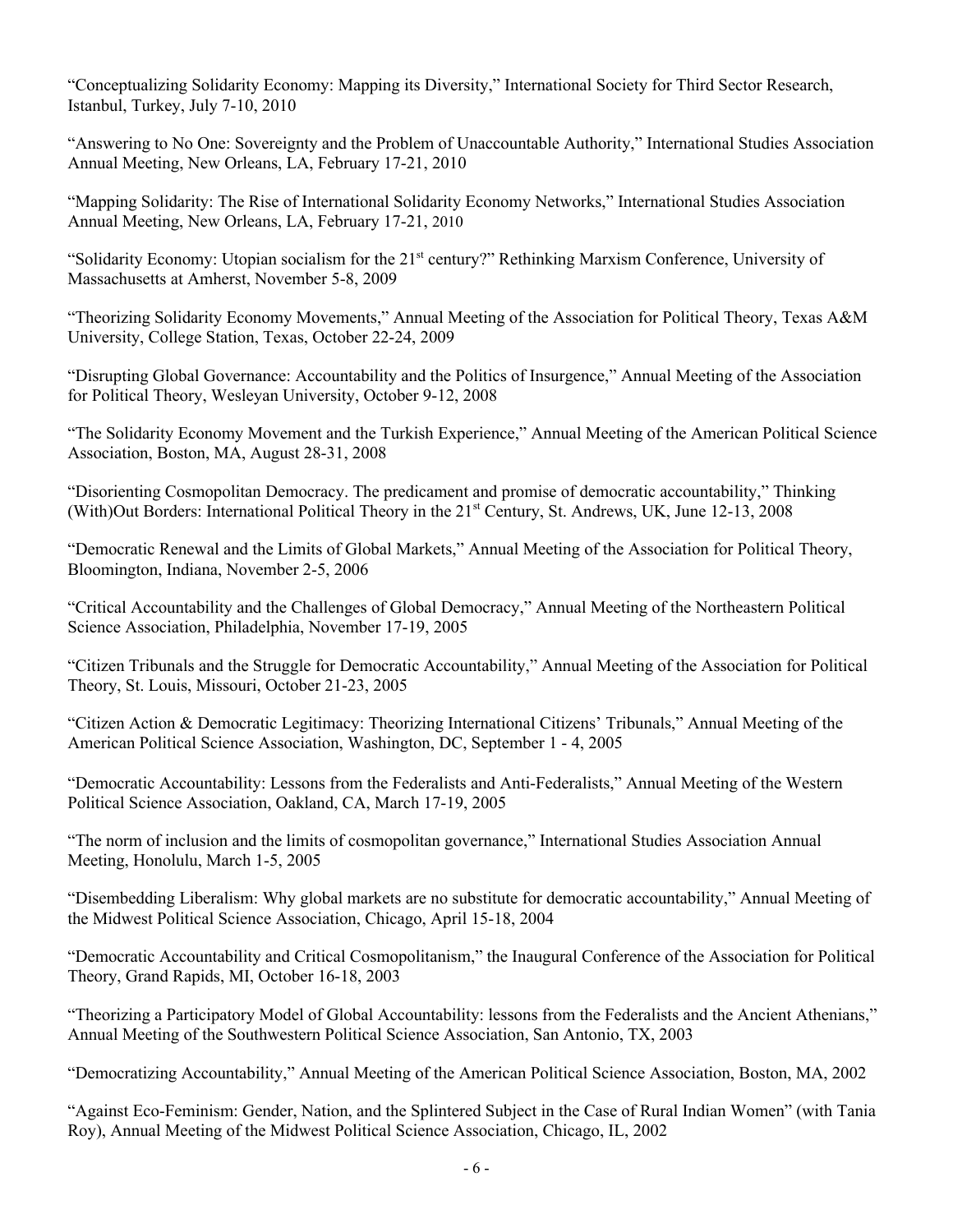"Socially embedded markets: lessons from Karl Polanyi and economic anthropology," Annual Meeting of the Midwest Political Science Association, Chicago, IL, 2002

"Translating Accountability: from the global economy to violence and back again," for speaker series entitled "Towards an Intervention: After September  $11<sup>th</sup>$ ," Duke University, Durham, NC, January 2002

"Protesting the Discourses of Development: Farmers, Seeds, and Patents," Annual Meeting of the Midwest Political Science Association, Chicago, IL, 2001

"Contesting the Discourse of Development: Agrarian nationalism, transnational regimes, and Indian peasant protests," with Tania Roy, Annual Meeting of the American Political Science Association, Washington, DC, 2000

# **OTHER CONFERENCE and WORKING GROUP ACTIVITIES**

Organizer and Co-Host, Association for Political Theory Annual Meeting, Tri-Colleges, October 2018

Director: Hurford Humanities Center Faculty Seminar, "*The Anarchist Tradition, revisited*," 2013-2014

Participant: Trans-divisional Faculty/Student Seminar: "*For the Record: Knowledge, Power, & Profit,"* Haverford, August 2012

Organizer and Chair: interdisciplinary faculty research seminar on worker cooperatives in Mondragon, Spain. Mondragon, Spain, July 2012.

Conference Co-Organizer: "Exploring Cooperatives: Economic Democracy and Community Development in Pennsylvania and Wisconsin," Drexel University, Philadelphia, June 13, 2012

Conference Co-Organizer and Chair: "Sowing New Seeds: Justice and Environmentalism," Haverford College, March 25-26, 2010

Conference Co-organizer: "The Road to Democratization: Freeways and Detours" Conference, Duke University, Durham, NC, October 2001

Conference Chair: "International Institutions. Global Processes ~ Domestic Consequences" Conference, Duke University, Durham, NC, April 1999

Conference Co-organizer: "Globalization from Below: Contingency, Conflict, Contestation in Historical Perspective" Conference, Duke University, Durham, NC, February 1998

# **EXTERNAL GRANTS and HONORS**

**National Science Foundation**, Mapping the Solidarity Economy in the United States (with Maliha Safri, Marianna Pavlovskaya and Stephen Healy) (\$182,000), 2013-2016.

**Q. A. Shaw McKean Jr. Research Fellowship**, Rutgers School of Management and Labor Relations, 2012-13

**American Political Science Association Small Research Grant**, 2007-2008 Grant to research accountability and global civil society

**Department of Education's Foreign Language and Area Studies Fellowship (FLAS)** Advanced study of Turkish at Bogazici University, Istanbul Turkey, Summer 2002

**Department of Education's Foreign Language and Area Studies Fellowship (FLAS)** Advanced study of French, Duke University, 1999-2000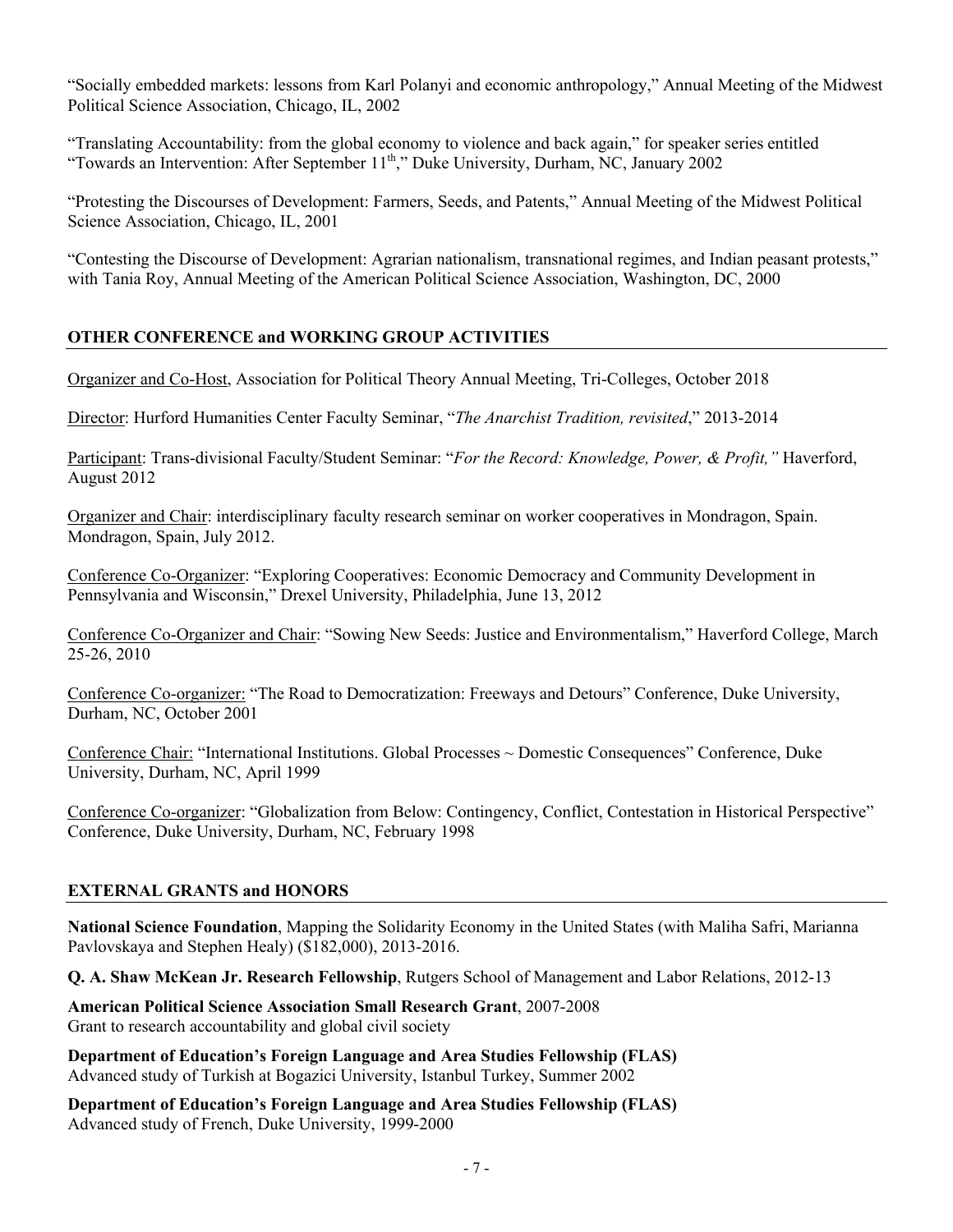# **INTERNAL GRANTS and HONORS**

#### **Term Professorship**, Haverford College, 2018 – present

**Philadelphia Area Creative Collaborative Grant,** Mellon Foundation (with Shannan Hayes) (\$10,000), 2019/2020 Title: *Through Conflict: Collective Capacity amidst Capitalist Crisis* https://collaboratives.haverford.edu/through-conflict/ Awarded to forge a collaborative involving a local nonprofit, two area artists, and two Haverford faculty

**Philadelphia Area Creative Collaborative Grant,** Mellon Foundation (with John Muse) (\$70,000), 2018/2019 Title: *After Work: Seeing Race in Grassroots Economies* https://collaboratives.haverford.edu/after-work/ Awarded to forge a collaborative involving a local nonprofit, two area artists, and two Haverford faculty

**Course Development Grant,** Diversity and Inclusion Course Development Initiative, 2018 Award for development of course on "Grassroots Economies: Creating Livelihoods in Age of Urban Inequality"

**Faculty Research Fund,** Haverford College Provost's Office, 2005-2007, 2009-2019

**Christian R. and Mary F. Lindback Foundation Award for Outstanding Teaching**, Haverford College, 2011

**Mellon 23: Life Cycle of the Student Scholar Award**, 2009 Awarded for supporting student research in pedagogy across multiple levels of the curriculum

**Center for Peace and Global Citizenship research grant**, Haverford College, 2006, 2009

**Faculty Research Grant**, Reed College, 2004

**Kenan Instructorship in Ethics**, The Kenan Institute for Ethics, Duke University, 2002-2003

**Distinction**, Preliminary Examinations, Department of Political Science, Duke University, April 2000

#### **ACADEMIC SERVICE**

#### Haverford College

| Faculty Representative (elected), College Board of Managers, 2020-present               |  |  |
|-----------------------------------------------------------------------------------------|--|--|
| Representative (elected), Faculty Affairs and Planning Committee, 2020-present          |  |  |
| Department Chair, Political Science, 2012/2013, 2017-2019                               |  |  |
| Advisory Committee, Haverford Innovation Incubator, 2017-2019                           |  |  |
| Faculty Representative, Council on Sustainability and Social Responsibility, 2017-2018  |  |  |
| Representative (elected), Academic Council Appeals Committee, 2017-2018                 |  |  |
| Search Committee, Haverford Innovation Incubator, Fall 2016                             |  |  |
| Faculty Panels, New Faculty Orientation and Tri-Co New Faculty Forum, Fall 2016         |  |  |
| Presenter and Glossator to Academic Council, 2015/2016, 2018/2019                       |  |  |
| Academic Council (Haverford's Personnel Committee) (elected 2-yr term), 2013-2015       |  |  |
| Provost's Task Force on Academic Enrichment, 2012/2013                                  |  |  |
| <b>Faculty Search Committees:</b><br>(Chair) Peace, Justice and Human Rights, 2019/2020 |  |  |
| Political Theory, 2013                                                                  |  |  |
| Peace, Justice and Human Rights, 2008                                                   |  |  |
| Trico Arabic, 2007                                                                      |  |  |
| International Relations, 2006                                                           |  |  |
| Provost Committee to Design Environmental Studies Program, 2009-2011                    |  |  |
| Committee on Environmental Responsibility, 2009-2011                                    |  |  |
| College Honors, Fellowships, and Prizes Committee, 2008-09                              |  |  |
| Steering Committee, Center for Peace and Global Citizenship, 2006-07                    |  |  |
| Steering Committee, Tri-College Middle East Studies Initiative, August 2005-07          |  |  |

## Profession

Governance Committee (elected), Association for Political Theory, 2018 - present Host, Association for Political Theory Annual Meeting, October 2018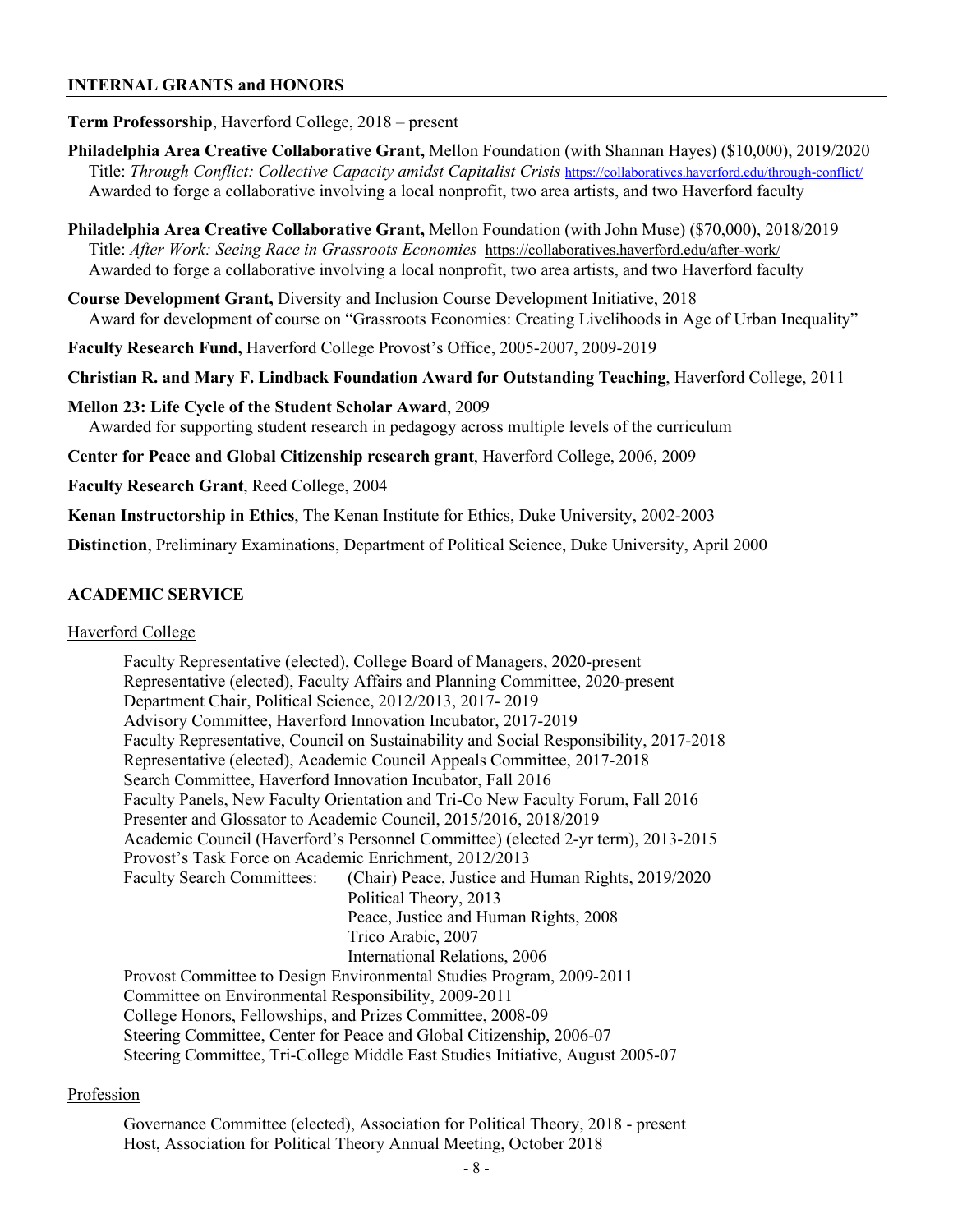Mentorship Committee, Association for Political Theory, 2017 - 2018 Prize Committee, American Political Science Association, Foundations of Political Theory, best paper 2015 External Reviewer, Department of Politics, Whitman College, Fall 2014 Selection Committee, American Political Science Association small grants program, 2013 Program Committee, Association for Political Theory, 2007, 2009 Referee, multiple presses, journals, and research councils

#### **TEACHING (2012-2020)**

## **100-level**

| POLS161: The Politics of Globalization                                              | 2014, 2015(s), 2015(f), 2017, 2019 |
|-------------------------------------------------------------------------------------|------------------------------------|
| 200-level                                                                           |                                    |
| POLS 261: Global Civil Society and Transnational Social Movements                   | 2015, 2016, 2019                   |
| *POLS 262: Grassroots Economies: Creating Livelihoods in an Age of Urban Inequality | 2018                               |
| POLS 265: Capitalism and the History of Political Economic Thought                  | 2012, 2014, 2016, 2019             |
| POLS 266: Sovereignty                                                               | 2014                               |
| *POLS 288: Governing the Global Economy in Times of Crisis                          | 2016, 2017, 2020                   |
| 300-level                                                                           |                                    |
| POLS 361: Democracy and Global Governance                                           | 2012, 2014                         |
| *POLS 366: Advanced Research in Global Governance                                   | 2015, 2017, 2018, 2019             |
| POLS 365: Post-Capitalist Politics and Solidarity Economies                         | 2013, 2016, 2018                   |
| POLS 362: Global Justice                                                            | 2013                               |
| 400-level                                                                           |                                    |

POLS 400: Senior Thesis 2013, 2014, 2015, 2016, 2018, 2019, 2020

*\* = new course since 2012*

# **SENIOR THESES ADVISED (2013-2020)**

# **2020**

**Luke McGowan-Arnold**, "Towards Black Autonomy: Anarchist theory and the Black Radical Tradition"

- **Caleb Conner**, "Pursuing a Liberated (non-)Whiteness in a Pale Body: An Abolitionist Approach to the Problem of the Concerned White Person"
- **Jami LaRue**, Federal Disaster Relief and Policy Entrepreneurship: A Comparative Analysis of Hurricane Camille & Hurricane Katrina"
- **Luke Aylward**, "The Image as Desiring-Machine and Reification of Neoliberal Rationality: The Consequences of a Hyper-Spectacular Society Whose Images Can't Make Sense."
- **Ella Zhang**, "Not Practicing What You Preach: Japan's National Role Conceptions and its Human Rights Foreign Policy"

#### **2019**

- **Daobo Wang**, "Dancing with Uncertainties: Why and How Queer Civil Society in China Stays 'in the Closet' to Survive under Authoritarianism"
- **Han Mahle**, "Hospitals Without Borders: How Bangalore's Medical Tourism Sector Fueled the Multinational Aspirations of Hospital Chains"
- **Garrett Trucksess**, "Blockchain-Based Electronic Voting: A New Approach to Elections in Florida"
- **Grace Mathis**, "Africa's New Green Revolution: Smallholder Farmers as the Solution to Food Insecurity in the Case of Kenya"
- **Quinn Glabicki**, "Satirical Subversion for Participatory Politics: Authoritarian Drift, The Two-Tailed Dog Party, and Political Cynicism"